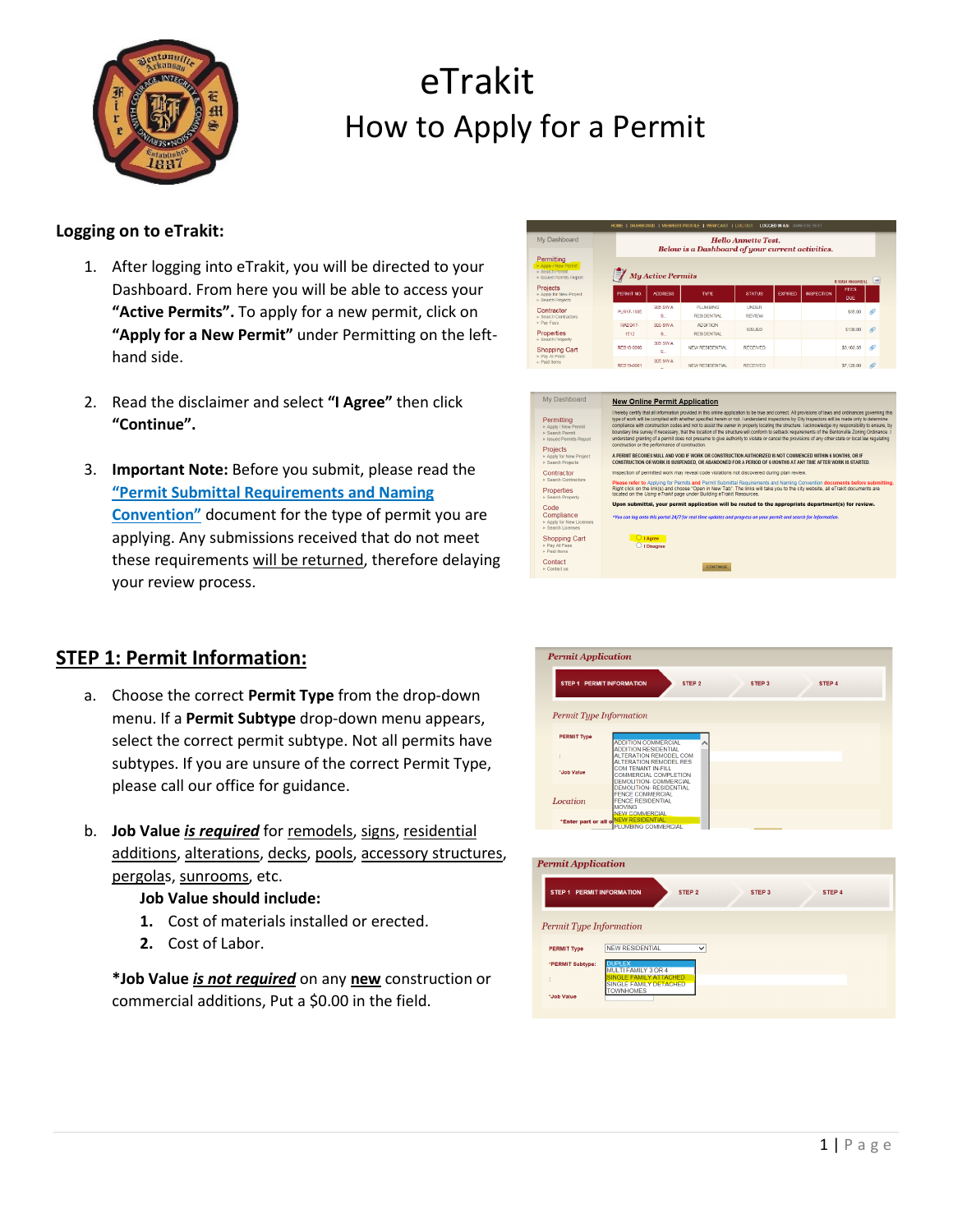

All New construction (residential or commercial) and commercial addition values will be determined using the ICC Building Valuation Data, based on use, construction type and average cost per square foot.

Next, fill out the **Required Information** pertaining to your Permit Type. (A question mark (?) symbol next to the question indicates there is additional information available concerning that question). Questions with an \* are required.

- c. Enter the **Location**. Type in the information and click **"Search"**, double click on the correct address/ parcel number from the list provided.
- d. **\***If the address or parcel number is not listed, you will not be able to proceed with the process. Please contact our office at 479-271-3125 to obtain a valid address.

Once you double click on the address in the drop down list it will remove the search field and set the address under the location heading. If the address is not set you will not be able to continue to the next step.

**Attachments:** Upload all required documents here. Refer to "**Permit Submittal Requirements and Naming Convention"**  (on the eTrakit website). Your submission will be returned if any required documents are not uploaded, drawn to scale or named correctly.

Next to "Filename", click on "**Select"**, click on the file to upload and choose Open. Your file will attach. Go to the **Description** field next.

e. **Description:** Name your upload consistent with the naming convention. Refer to "**Permit Submittal and Naming Convention"** (on the eTrakit website). Your submission will be returned if any required documents are not uploaded, drawn to scale, or named and combined correctly.

| Permit Type Information                                                                                                                                                                                                                                  |                                                                                                                |                                                                                                                                                                                                                                                                                                                                                                   |  |  |  |
|----------------------------------------------------------------------------------------------------------------------------------------------------------------------------------------------------------------------------------------------------------|----------------------------------------------------------------------------------------------------------------|-------------------------------------------------------------------------------------------------------------------------------------------------------------------------------------------------------------------------------------------------------------------------------------------------------------------------------------------------------------------|--|--|--|
| <b>PERMIT Type</b>                                                                                                                                                                                                                                       |                                                                                                                | ALTERATION REMODEL COM                                                                                                                                                                                                                                                                                                                                            |  |  |  |
| t                                                                                                                                                                                                                                                        | <b>LEAVE BLANK</b>                                                                                             |                                                                                                                                                                                                                                                                                                                                                                   |  |  |  |
| *Job Value                                                                                                                                                                                                                                               | \$125,000.00                                                                                                   |                                                                                                                                                                                                                                                                                                                                                                   |  |  |  |
|                                                                                                                                                                                                                                                          |                                                                                                                |                                                                                                                                                                                                                                                                                                                                                                   |  |  |  |
| Required Information                                                                                                                                                                                                                                     |                                                                                                                |                                                                                                                                                                                                                                                                                                                                                                   |  |  |  |
| -1<br><b>COM ALT/REMODEL</b>                                                                                                                                                                                                                             |                                                                                                                |                                                                                                                                                                                                                                                                                                                                                                   |  |  |  |
| (?)<br>*DESCRIPTION OF WORK:                                                                                                                                                                                                                             |                                                                                                                | <b>REMODEL INTERIOR OF OFFICE SPACE</b>                                                                                                                                                                                                                                                                                                                           |  |  |  |
| *SQUARE FOOT:                                                                                                                                                                                                                                            |                                                                                                                | 2,000                                                                                                                                                                                                                                                                                                                                                             |  |  |  |
| *USE CLASSIFICATION:                                                                                                                                                                                                                                     |                                                                                                                | <b>B BUSINESS</b><br>◡                                                                                                                                                                                                                                                                                                                                            |  |  |  |
| *CONTRACT PRICE:                                                                                                                                                                                                                                         |                                                                                                                | 125,000                                                                                                                                                                                                                                                                                                                                                           |  |  |  |
| *PLUMBING REQUIRED:<br>*MECHANICAL REQUIRED:                                                                                                                                                                                                             |                                                                                                                | $YES$ $\vee$<br>$NO$ $\vee$                                                                                                                                                                                                                                                                                                                                       |  |  |  |
| *ELECTRIC REQUIRED:                                                                                                                                                                                                                                      |                                                                                                                | YES <sub>V</sub>                                                                                                                                                                                                                                                                                                                                                  |  |  |  |
| TAZ#:                                                                                                                                                                                                                                                    |                                                                                                                |                                                                                                                                                                                                                                                                                                                                                                   |  |  |  |
| <b>Search By</b><br>Address<br><b>Select address below</b><br>305 SW A ST - ADDRESS<br>305 SW A ST KYLE - ADDRESS<br>Location<br>01-03750-000<br>305 SW A ST<br>BENTONVILLE, AR 72712<br>Address Lookup<br>Attachments<br>Filename<br><b>Description</b> | 'Enter part or all of your address and press search<br>$\vee$ 305 sw A St<br><b>Contract Contract Contract</b> | <b>SEARCH</b><br>Double-click on address in list<br>Upload all required documents for your permit type. Documents can be uploaded at any time<br>using this portal. Improperly naming documents will result in unnecessary delays to your permit<br>Reference Permit Submittal and Nami<br>otherwise any information you have filled out will be lost.)<br>Select |  |  |  |
| UPLOAD                                                                                                                                                                                                                                                   |                                                                                                                |                                                                                                                                                                                                                                                                                                                                                                   |  |  |  |
|                                                                                                                                                                                                                                                          |                                                                                                                |                                                                                                                                                                                                                                                                                                                                                                   |  |  |  |
|                                                                                                                                                                                                                                                          |                                                                                                                |                                                                                                                                                                                                                                                                                                                                                                   |  |  |  |
| <b>Attachments</b>                                                                                                                                                                                                                                       |                                                                                                                |                                                                                                                                                                                                                                                                                                                                                                   |  |  |  |
| Filename                                                                                                                                                                                                                                                 |                                                                                                                | Upload all required documents for your permit type. Documents can be uploaded at any time<br>sphow are required unculments out your permit, you can be using this portal. Improperly naming documents will result in unnecessary delays to your permit.<br>Reference Permit Submittal and Naming Convention and Applying for a<br>Select                          |  |  |  |
| Master_Invoice.pdf x Remove                                                                                                                                                                                                                              |                                                                                                                |                                                                                                                                                                                                                                                                                                                                                                   |  |  |  |
| Master Invoice.pdf<br>Description: Submittal 7-17-2019                                                                                                                                                                                                   |                                                                                                                | ×                                                                                                                                                                                                                                                                                                                                                                 |  |  |  |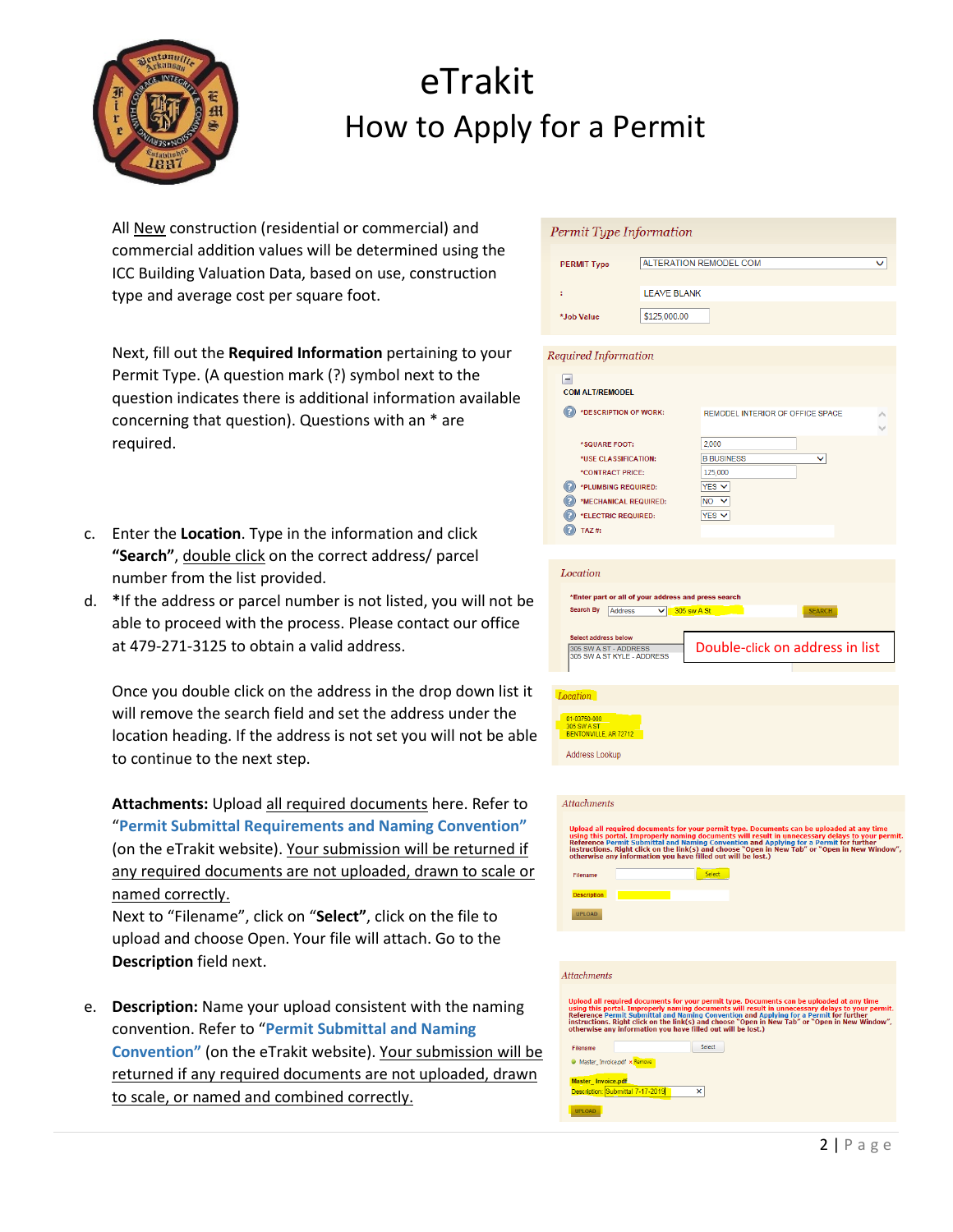

Once the file is attached, click on **"Upload"**, this will take you to a disclaimer. Read the disclaimer, click **"Accept".** Verify your file has moved over to the right side of the screen. If not, your file has not uploaded correctly.

**\*\*Important Note\*\***: Verify all information on this screen is filled out correctly. Once you advance to "Next Step" and try to return to this page- all information will be lost and need to be re-entered.

**Once you are finished uploading and verifying, click on "Next Step"**.

### **STEP 2: Contact Information**

- *1.* Enter and/or verify all information is correct. Owner information should automatically fill out, if different please update. *Fields with an \* next to them are required to be filled. out*
- 2. Click **Next Step** to proceed to Step 3.

### **STEP 3: Review and Submit**

- 1. Review all information. Ensure everything is provided to avoid delays. Additional attachments can be added here if necessary.
	- *IMPORTANT NOTE: Fee Information stated here may not be correct. Final fees will be calculated by staff once the application has been reviewed. You will receive a final total once the application/permit is approved.*
- 2. Click **"Submit".**

| <b>Attachments</b>                  | Upload all required documents for your permit type. Documents can be uploaded at any time<br>Reference Permit Submittal and Naming Convention and Applying for a Permit for further<br>otherwise any information you have filled out will be lost.) | using this portal. Improperly naming documents will result in unnecessary delays to your permit.<br>instructions. Right click on the link(s) and choose "Open in New Tab" or "Open in New Window", |  |
|-------------------------------------|-----------------------------------------------------------------------------------------------------------------------------------------------------------------------------------------------------------------------------------------------------|----------------------------------------------------------------------------------------------------------------------------------------------------------------------------------------------------|--|
| Filename                            | Select                                                                                                                                                                                                                                              |                                                                                                                                                                                                    |  |
| <b>Description</b><br><b>UPLOAD</b> |                                                                                                                                                                                                                                                     | <b>Attachments:</b><br>Master Invoice.pdf<br><b>DELETE</b><br>Submittal 7-17-2019                                                                                                                  |  |
|                                     | <b>NEXT STEP</b><br>CANCEL                                                                                                                                                                                                                          |                                                                                                                                                                                                    |  |

| <b>Application for a NEW RESIDENTIAL Permit</b> |                              |                      |                               |  |  |  |
|-------------------------------------------------|------------------------------|----------------------|-------------------------------|--|--|--|
|                                                 | <b>Applicant Information</b> |                      |                               |  |  |  |
| "Name                                           | <b>Annette Test</b>          | Phone                | (479) 271-3126                |  |  |  |
| <b>Address</b>                                  | 305 SW A                     | <b>Email Address</b> | ABRIGHTWELL@bentonvillear.com |  |  |  |
| City                                            | Bentonville                  |                      |                               |  |  |  |
| <b>State</b>                                    | <b>AR</b>                    | Zip                  | 72712<br>ä,                   |  |  |  |
| <b>Owner Information</b>                        |                              |                      |                               |  |  |  |
| "Name                                           | <b>CITY OF BENTONVILLE</b>   | Phone                | $\cup$ $\sim$                 |  |  |  |
| <b>Address</b>                                  | 117 W CENTRAL AVE            | <b>Email Address</b> | abrightwell@bentonvillear.com |  |  |  |
| City                                            | <b>BENTONVILLE</b>           |                      |                               |  |  |  |

| <b>Permit Information</b>                                               | <b>EDIT</b>                                                   | Location                                                                      | <b>EDIT</b>            |
|-------------------------------------------------------------------------|---------------------------------------------------------------|-------------------------------------------------------------------------------|------------------------|
| <b>Type</b><br><b>Subtype</b><br><b>Description</b><br><b>Job Value</b> | <b>NEW RESIDENTIAL</b><br><b>DUPLEX</b><br>S <sub>0.00</sub>  | 305 SW A ST KYLE<br>BENTONVILLE 1, AR 72712 00357 RAILROAD<br><b>ADDITION</b> |                        |
| Contacts                                                                | <b>EDIT</b>                                                   | <b>Fee Information</b>                                                        |                        |
| <b>Applicant Information</b>                                            |                                                               | <b>Type</b>                                                                   | <b>Amount</b>          |
| <b>Annette Test</b>                                                     | (479) 271-3126                                                | <b>BUILDING PERMIT FEE</b>                                                    | \$30.00                |
| 305 SW A                                                                | ABRIGHTWELL@bentonvillear.com                                 | <b>PERMIT FEE</b><br><b>IMPACT FEES</b>                                       | 30.00                  |
| Bentonville, AR 72712                                                   |                                                               | FIRE RESIDENTIAL MF IMPAC<br><b>LIBRARY RESIDENTIAL MF IM</b>                 | \$0.00<br>0.00<br>0.00 |
| <b>Owner Information</b>                                                |                                                               | <b>PARKS RESIDENTIAL MF IMPA</b><br>POLICE RESIDENTIAL MF IMA                 | 0.00<br>0.00           |
| <b>CITY OF BENTONVILLE</b>                                              |                                                               | <b>Total Fees</b>                                                             | \$30.00                |
| 117 W CENTRAL AVE                                                       | abrightwell@bentonvillear.com<br>BENTONVILLE, AR 72712 - 5256 |                                                                               |                        |
| <b>Contractor Information</b>                                           |                                                               | <b>Attachments</b>                                                            |                        |
| <b>Annette Test</b>                                                     | (479) 271-3126                                                | <b>Attachments:</b>                                                           |                        |
| 305 SW A                                                                | ABRIGHTWELL@bentonvillear.com                                 | 2019 City Council Calendar-<br>Final.pdf                                      |                        |
| Bentonville, AR 72712                                                   |                                                               |                                                                               | DELETE                 |
|                                                                         |                                                               | To upload additional attachments click                                        | Here                   |